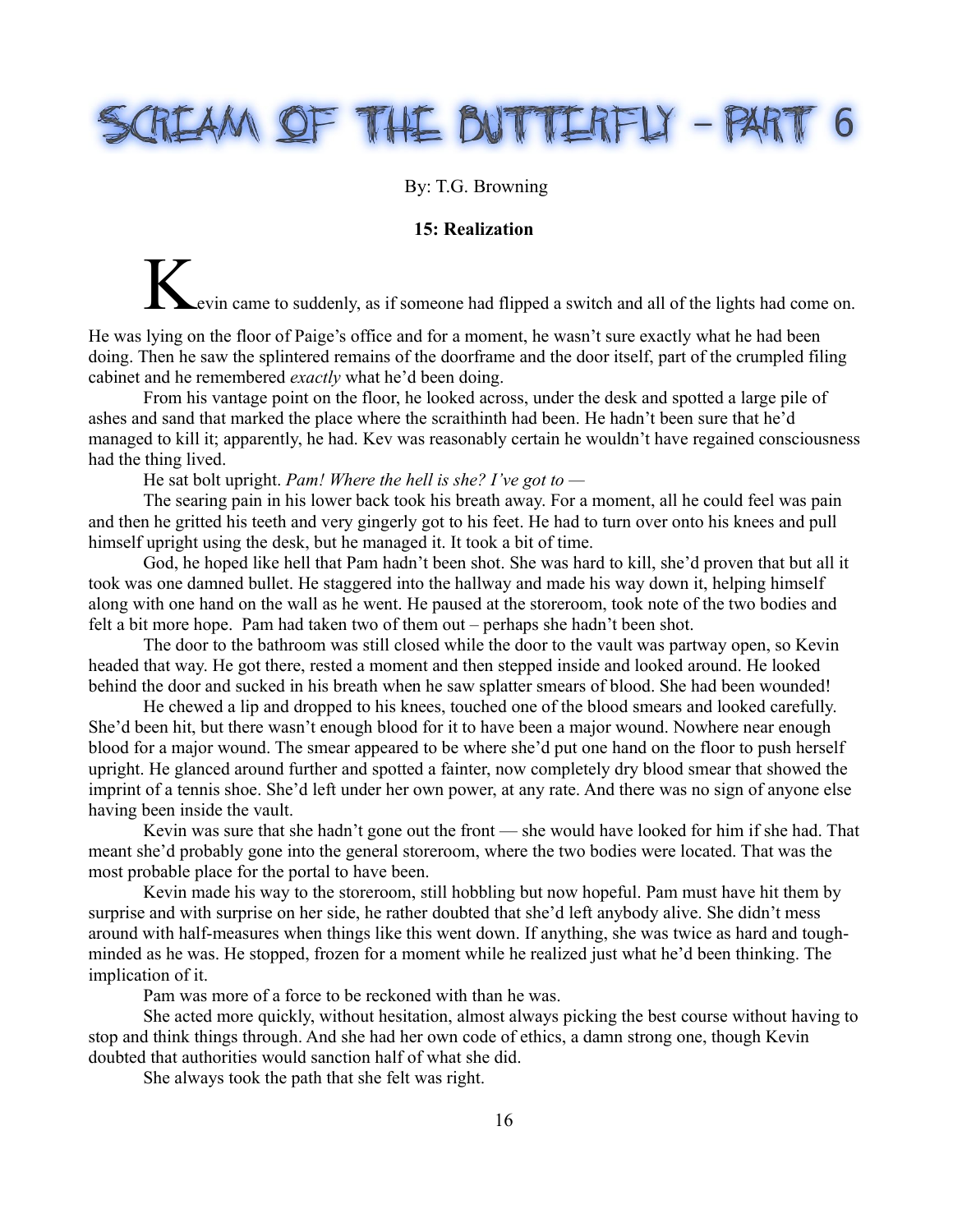Just as he did.

With a sigh, he realized fully, totally, that his reasoning had been correct. If he lived, he'd end up preventing Pam from understanding her true potential as a force. A force that he could always support, had always supported, would always and forever be bound to. He hadn't fully believed it, not deep inside, until now.

Kevin straightened up, even though it hurt. He glanced into the storeroom, and saw the third body, that of the magician he'd taken out himself. He entered, glanced around and sighed. As he thought. The trail ended here. Pam had gone through the portal and ended up wherever that had led. After such a long time he doubted that he'd be able to trace it at all and a few minutes work convinced him it was pointless. Whatever happened now was up to Pam and all Kevin could do was wait.

Wait, and maybe piece together what exactly was going on. That still needed to be answered, no matter what else happened. Carnage such as this had to have an explanation and from Kevin's experience, it needed to be wrapped up or the results could get messy indeed.

Kevin checked his wristwatch, saw it was already morning and decided he had to get something to eat before he proceed further.

He did.

## **16: Evaluation**

Late that morning, groggy with lack of sleep but no longer hungry, Kevin returned to Dawson Dynamics, called Sam Dawson and arranged for him to return to the office by six that evening. That gave him enough time to clean up the mess and dispose of the bodies, as well as do some detective work. He wanted to know exactly why the break-in had been committed; he didn't propose to let the trail get any colder.

Once he'd cleaned the place up, he set to work.

Four hours of methodical labor revealed a great deal. He might not be as good an investigator as Pam — wasn't, in point of fact. She had a gift for it that eluded most people, giving her insights and guesses accuracy that often was uncanny. Even so, Kevin was no neophyte and he possessed a much more disciplined attack than Pam could ever hope to muster. His search of the bodies had revealed a few clues as to their origin. His examination of their weapons and clothing revealed far more.

All three were Chinese, though none of them were Chinese nationals. A quick check of the names via the Internet using a rather powerful and highly illegal search engine Kevin had discovered several years before, cost Kev over \$5000, but turned up that all three were last known to have been residents of Bangkok or Hong Kong. The two gunman were just that, hired professional bodyguards and covert-op specialists. They had a reputation for both efficiency and ruthlessness that made their cost seem relatively minor. The third was a relative unknown through any digital source Kevin could use, though he was able to get a short and incomplete bio of the man. He'd been born in Taiwan thirty years before, attended school there until his father, a businessman, had relocated to Hong Kong. While there, the man had finished the normal schooling rich children of prominent businessmen normally acquired and then disappeared entirely for almost two years, only to resume living in Hong Kong again nineteen months later. No reference to that missing time was available but Kevin had an inkling of what had happened. It all hinged on a first class plane ticket to Bangkok.

Kevin had learned his magic alone, without the aid of a teacher. Many Westerners did. But that wasn't the way most magicians of the Far East learned their craft. There were three centers of activity that Kevin knew of: Djakarta, Bangkok and Calcutta. One couldn't exactly call them schools but training did go on and the knowledge gained there was reputably quite deep. Kevin had only met one magician who'd gone that route, a rather indifferent one in Vancouver, British Columbia who was much more interested in the good life than esoteric study. What information Kevin had, came from him.

Djakarta specialized in some of the blackest arts. The making of zombies had been imported nearly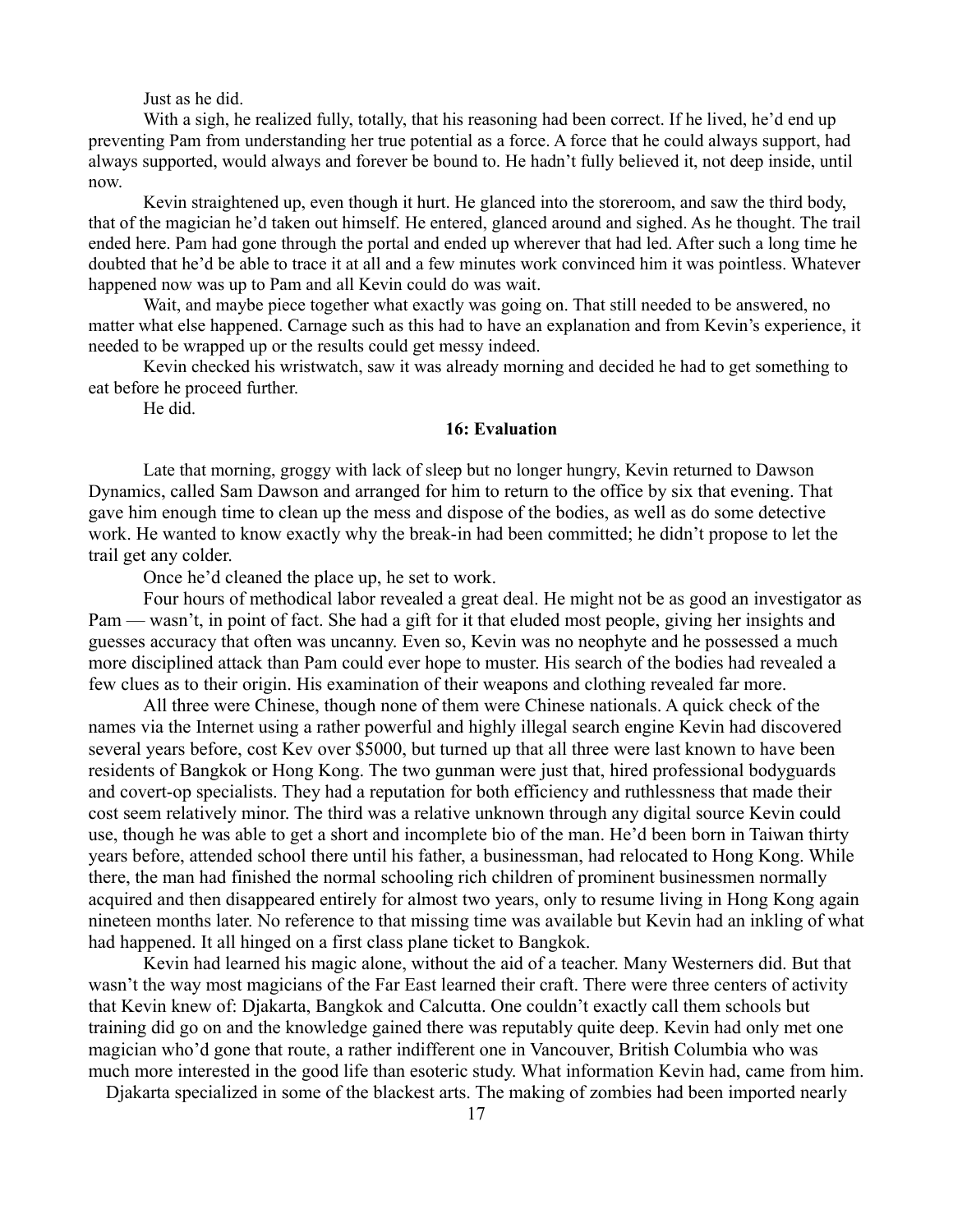century before and that had been added to some deep knowledge of lycanthropy, various demon sects, and necromancy. Bangkok dealt more with the twisting of minds and persons, influence rather than coercion as a means of operation as well as catering to every decadent art ever devised by man. If power could be gotten from raw sex and bestial appetite, it had either originated in Bangkok or been subtly improved there. Calcutta was the most religious of the three cities and the darkest of arts coexisted with the whitest, side by side in frozen conflict. Kevin had found the philosophic stances of both to be a bit too self-absorbed to be taken too seriously but had to admit, many could and did derive power from those sources.

A complication and a puzzle had been the result of Kevin's first searches on the internet following the magician he'd killed. The name he had for the man was legally his — January Secondus but sounded like a joke. It had made any backtracking of the man extremely difficult and Kevin would have been stymied at that point if he hadn't known of the other two men and the Hong Kong connection. Kevin had also known that January 2 was the date of the Cleansing, which had occurred in 1884 in Hong Kong. There the British had crushed a small cult in some of the bloodiest and most hushed up of British Imperial history. A group of fifty or sixty adherents to what the British authorities deemed to be a devil cult had been butchered in the back alleys of Hong Kong on the night of January 1st/January 2nd. Kevin wasn't sure exactly how that might have related but he at least knew where Secundus had learned his craft and what that craft might have consisted of. The attempt to take possession of him fitted in snugly.

But Kevin knew he was missing some crucial pieces and broke off any further research until Dawson showed up. He had to know more of Sam's work before he could start making any guesses.

Throughout it all, worry about Pam remained, burning in the back of his mind even though he could do nothing. He had to count on her own resourcefulness to get her free. He hated that.

Sam showed up promptly at six o'clock, took one look around and started to swear. He kept it up as he walked through the rooms, checking and noting broken furniture and blood stains here and there. Kevin was a little in awe. The curses were varied, in several languages and never repeated. At least, not that Kevin could tell.

Sam turned on him suddenly as he stood looking into the storeroom where three men had died. "What in hell happened? Have the cops been here yet?"

'No, they haven't and I'd suggest you not call them quite yet. Things are still in flux, though I'm starting to get an idea of what exactly is going on. But I need to know more about what you were working on, exactly."

Dawson looked at him impassively for a moment and then asked, "Why?"

"Because the break-in was not just about industrial secrets and the theft of technology, though that's part of it. There was some other aspect to it and that don't square with anything that straightforward."

"Such as what?"

Kevin regarded Dawson carefully and then slowly and very distinctly said, "Magic."

Sam regarded him narrowly for perhaps ten seconds before he reacted. "Magic? As in, what? Industrial Light and..."

"Sam, please. Credit me with some sense. You hired me as a security consultant. I'm paid to dig into things. Lots of things and what I've dug up seems to indicate you know exactly what sort of magic I'm talking about. Do I have to demonstrate? Doesn't the fact that you hired me for all of my abilities and skills, make a difference?"

Dawson took a deep breath and then sighed, "Yes, of course it does. And I won't con you any further. But what the hell is going on?"

"That doping process you're using. How did you come up with it?"

Dawson rubbed his face before answering. "Well, I developed it myself and it doesn't use magic, believe me."